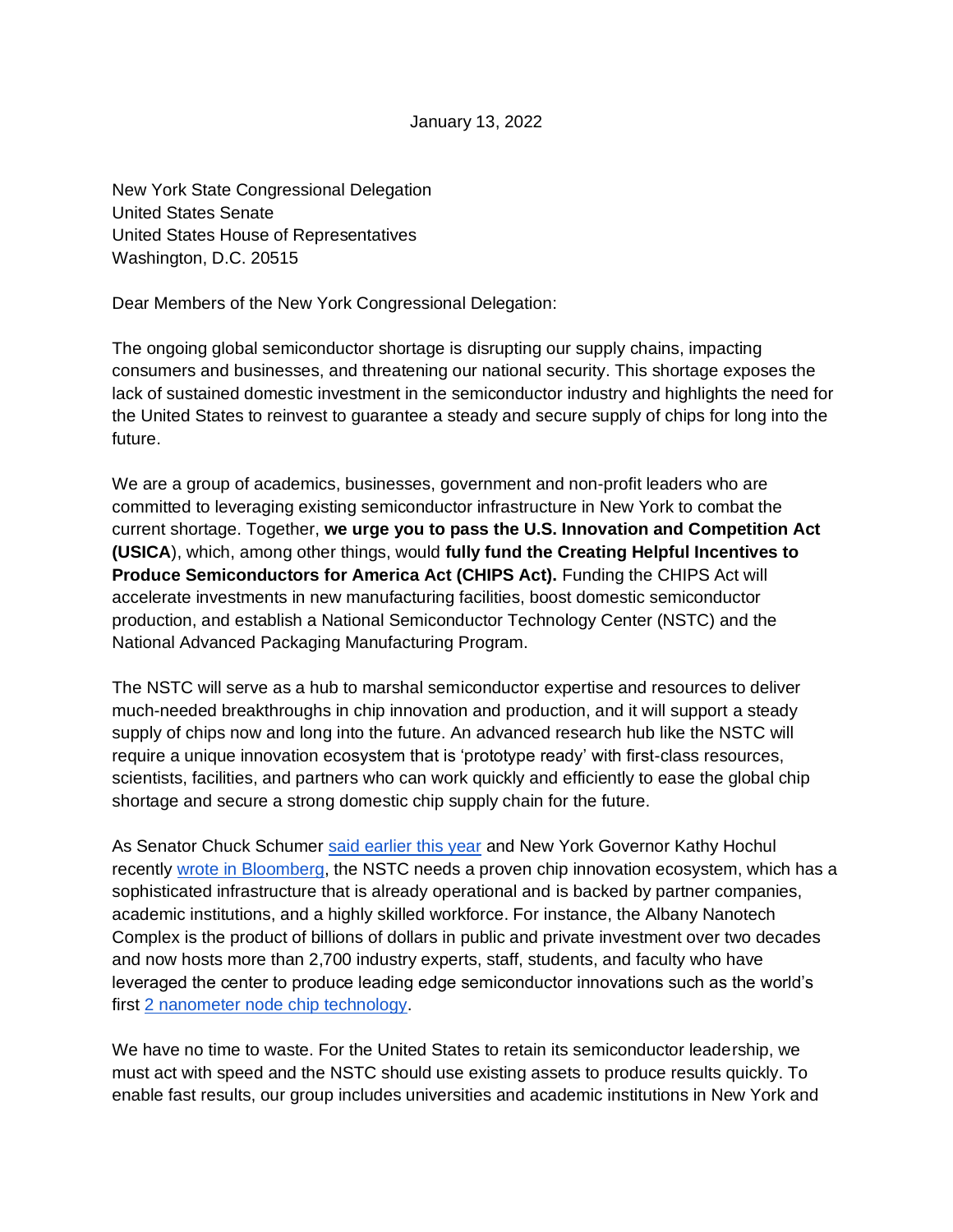across the United States to strengthen the semiconductor R&D pipeline, cultivate a diverse and talented semiconductor workforce and translate technology into tangible business and consumer solutions.

How we rise to the challenge of building resiliency back into our semiconductor supply chain is a defining moment not only for the nation, but also New York State, to retain our position as a leader in semiconductor innovation, research expertise and the workforce of the future. Additionally, New York is uniquely positioned to support new American semiconductor fabs, as we have more shovel-ready sites than any other state and have already established the infrastructure needed for new chip fabrication.

That is why **we urge the New York congressional delegation to support R&D, innovation and manufacturing by fully funding the CHIPS Act in USICA.** In doing so, we can cement the United States' leadership in the semiconductor industry and strengthen our supply chains, economy, and national security for years to come.

We look forward to working with you on this shared goal.

Sincerely,

Jeffrey B. Shealy, PhD, MBA Founder & CEO **Akoustis, Inc.**

Daniel Leibholz SVP & Chief Technology Officer **Analog Devices**

Benjamin Bunday President **AMAG Consulting**

Ron Kelly Chief Executive Officer **Ambature**

Vincent Guerriero Sr. Director, Silicon Product Group – META **Center Applied Materials**

Tom Kelly Chief Executive Officer **Blue Cheetah**

Doon Gibbs President **Brookhaven Science Associates**

Mark Eagan President & Chief Executive Officer **Center for Economic Growth**

Joshua C. Brumberg, Ph.D. Dean of the Sciences, The Graduate Center **City University of New York**

John L. Sheff Director of Public & Industry Affairs **Danfoss**

Hope Knight Acting Commissioner **Empire State Development**

James A. O'Neill, PhD Chief Technology Officer **Entegris**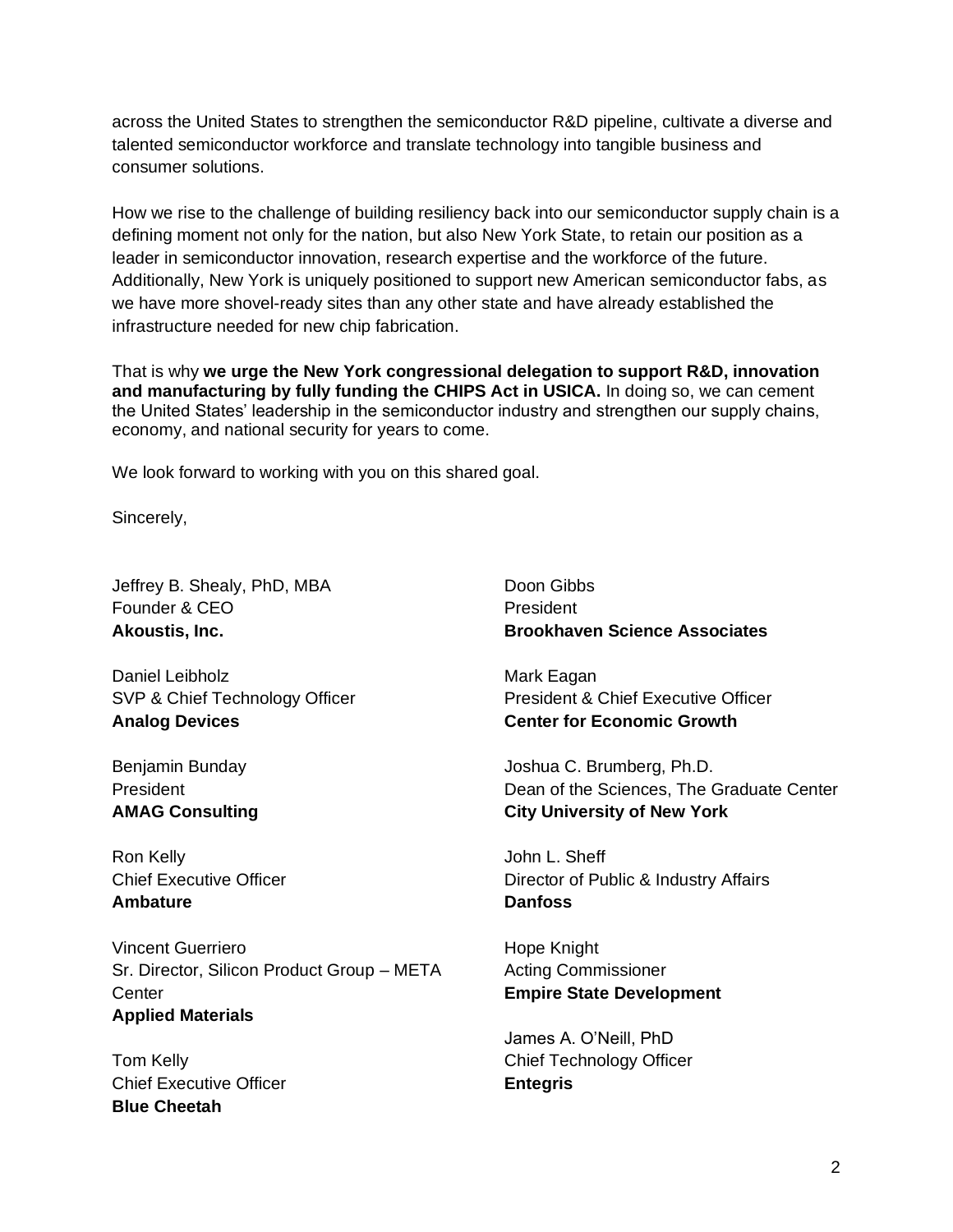Dr. Thomas Caulfield Chief Executive Officer **GlobalFoundries, U.S., Inc.**

Heather Hage President & CEO **Griffiss Institute**

Brian Sapp Senior Director **i3 Microsystems**

Dr. Darío Gil Senior Vice President and Director of Research **IBM** 

Loria Brown Gordon, Ph.D. Associate Dean, Du Bois - Harvey Honors College **Jackson State University**

Dennis Ralston Senior Director, Government Relations and Cooperative R&D **KLA**

Mark Campito Chief Executive Officer **Marktech Optoelectronics** 

Vladimir Bulovic **Director MIT.nano**

Steven J. DiMeo President **Mohawk Valley EDGE** 

Christine B Whitman Chairman & CEO **Mosaic Microsystems LLC** Tim Vehling Senior Vice President, Product & Business **Development Mythic** 

Ryan Silva Executive Director **New York State Economic Development Council** 

Shahin Sharifzadeh Co-CEO **NexGen Power Systems Inc.**

Paul Kelly Chief Operating Officer **NY CREATES**

Hassane El-Khoury President and CEO **onsemi**

Ganesh Subbarayan, Ph.D. Professor of Mechanical Engineering **Purdue University**

Robert Hull, Ph.D. Acting Vice President for Research, Henry Burlage Jr. Professor of Engineering, and Director of Center for Materials, Devices, and Integrated Systems Material Science and Engineering **Department Rensselaer Polytechnic Institute**

Paul Farrar Jr. Vice President Strategy **SCREEN Semiconductor Solutions Co., Ltd**

John Levy, Chief Executive Officer Oleg Mukhanov, Chief Technical Officer **Seeqc**